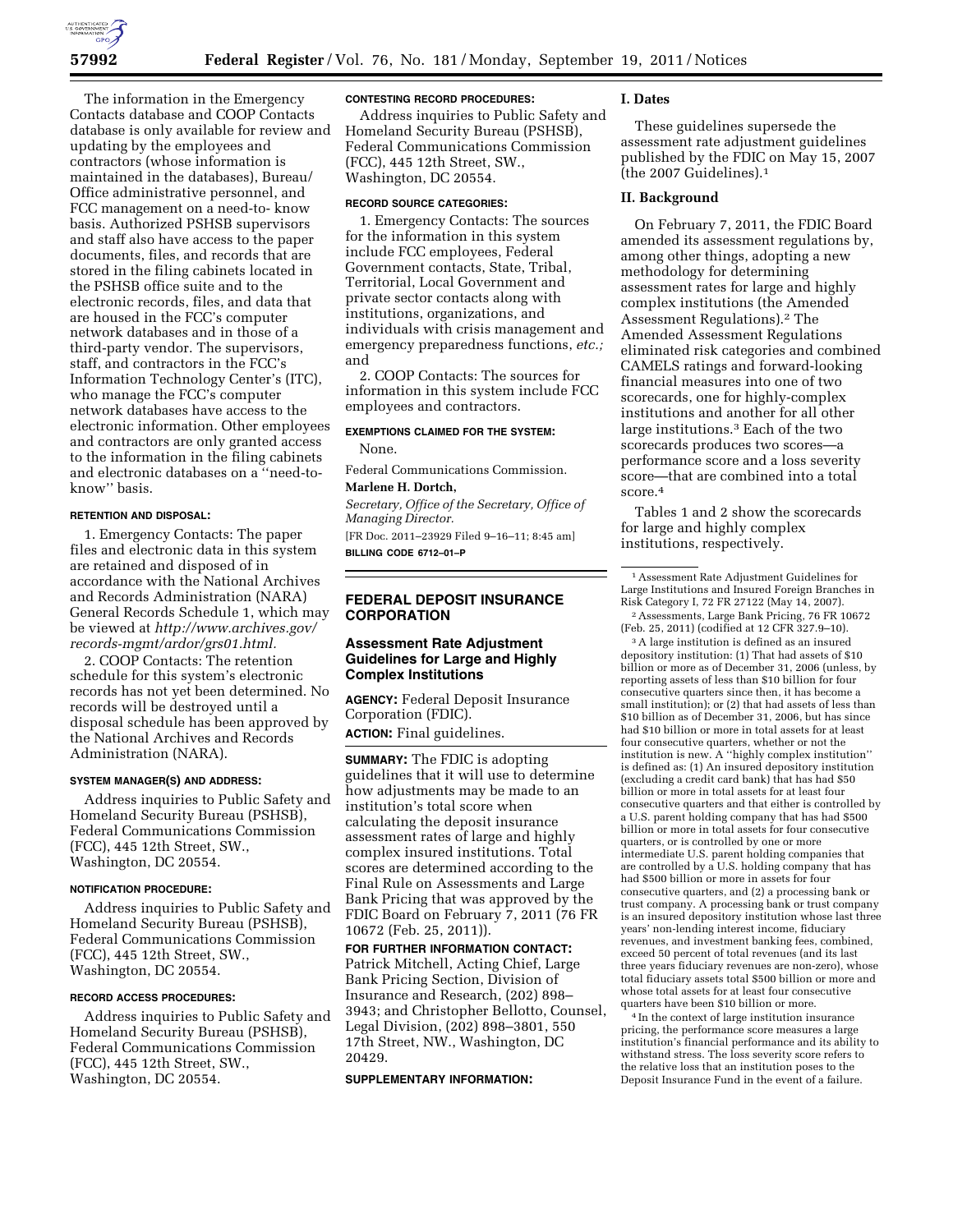## TABLE 1—SCORECARD FOR LARGE INSTITUTIONS

| Scorecard measures and components                                        | Measure weights<br>(percent) | Component weights<br>(percent) |
|--------------------------------------------------------------------------|------------------------------|--------------------------------|
| P Performance Score                                                      |                              |                                |
| P.1                                                                      | 100<br>35<br>20<br>35        | 30.<br>50<br><br><br><br>      |
| P.3 Ability to Withstand Funding-Related Stress<br>L Loss Severity Score | <br>60                       | 20<br>                         |
|                                                                          |                              | 100                            |

\* Average of five quarter-end total assets (most recent and four prior quarters).

#### TABLE 2—SCORECARD FOR HIGHLY COMPLEX INSTITUTIONS

| Measures and components    | Measure weights<br>(percent) | Component weights<br>(percent) |
|----------------------------|------------------------------|--------------------------------|
| P Performance Score        |                              |                                |
| P.1                        | 100                          | 30.                            |
|                            | 35                           | 50<br>                         |
|                            | 50<br>30<br>20               | 20<br><br>                     |
| <b>Loss Severity Score</b> |                              |                                |
|                            |                              | 10C                            |

\* Average of five quarter-end total assets (most recent and four prior quarters).

In most cases, the total score produced by an institution's scorecard should correctly reflect the institution's overall risk relative to other large institutions; however, the FDIC believes it is important that it have the ability to consider idiosyncratic or other relevant risk factors not reflected in the scorecards. The Amended Assessment Regulations, therefore, allow the FDIC to make a limited adjustment to an institution's total score up or down by no more than 15 points (the large bank adjustment). The resulting score is then converted to an initial base assessment rate, which, after application of other possible adjustments, results in the institution's total assessment rate.5 The total assessment rate is multiplied by

the institution's assessment base to calculate the amount of its assessment obligation. Adjustments are made to ensure that the total score produced by an institution's scorecard appropriately reflects the institution's overall risk relative to other large institutions.

The FDIC promulgated regulations allowing for the adjustment of large institutions' quarterly assessment rates in 2006.6 The FDIC set forth the procedures for these adjustments in guidelines that were published in 2007 (2007 Guidelines). The 2007 Guidelines were designed to ensure that the adjustment process was fair and transparent and that any decision to make an adjustment was well supported. The FDIC has exercised its adjustment authority when warranted since that time.

Following adoption of the Amended Assessment Regulations in February 2011, the FDIC proposed new guidelines that reflect the methodology it now uses to determine assessment rates for large and highly complex institutions. The FDIC sought comment on all aspects of the proposed guidelines.7 The FDIC received eight comments related to the guidelines, which are described below in the relevant portion of the guidelines.

<sup>5</sup>Adjustments to the initial base assessment rate may include an unsecured debt adjustment, depository institution debt adjustment, and a brokered deposit adjustment. 671 FR 69282 (Nov. 30, 2006).

<sup>7</sup> 76 FR 21256 (April 15, 2011). The Amended Assessment Regulations provided that the FDIC would not make any new large bank adjustments until revised guidelines were published for comment and approved by the FDIC's Board of Directors. Although the FDIC chose in this instance to publish the proposed guidelines and solicit comment, notice and comment are not required and need not be employed to make future changes to the guidelines.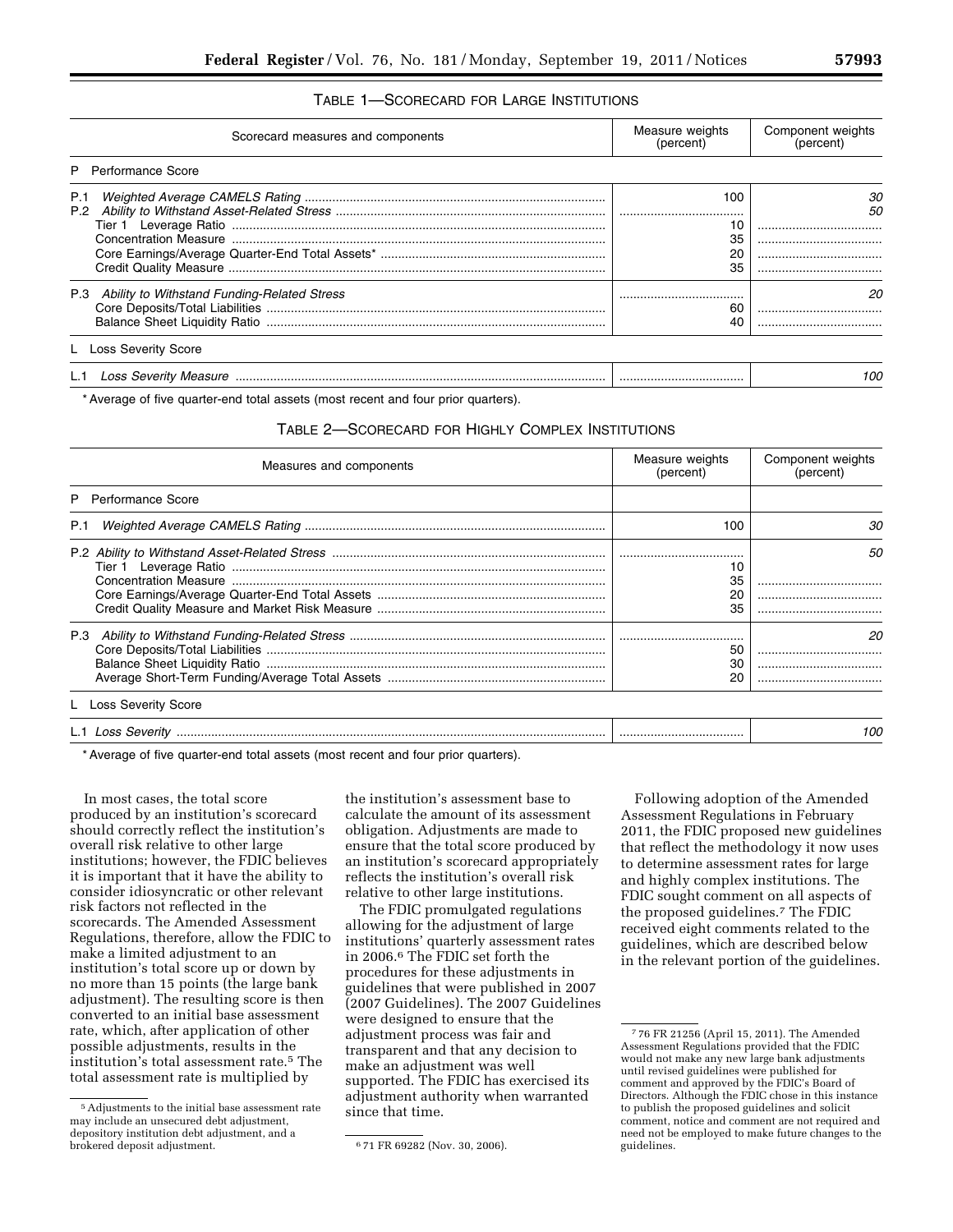In addition to comments on the Guidelines, the FDIC also received a number of comments related to the scorecard methodology and measures used in the scorecard. The FDIC, however, previously provided two opportunities to comment on the scorecard methodology and all measures through the publication of two notices of proposed rulemaking on the large bank pricing system.8 The FDIC received a large number of comments on these issues in response to the two notices of proposed rulemaking and carefully considered them before finalizing the Amended Assessment Regulations in February 2011. Since the Amended Assessment Regulations are final, and the FDIC has not proposed changing them, suggestions or comments related to the scorecard methodology or the measures used within the scorecard have not been considered in finalizing these adjustment guidelines. Rather, the FDIC has focused on comments related to the guidelines and how the guidelines will apply when making a large bank adjustment.

### **III. Overview of the Large Bank Adjustment Guidelines**

The following general guidelines will govern the large bank adjustment process.

### *Analytical Guidelines*

• The FDIC will focus on identifying institutions for which a combination of risk measures and other information suggests either materially higher or lower risk than the total scores indicate. The FDIC will consider all available material information relating to an institution's likelihood of failure or loss severity in the event of failure.

• The FDIC will primarily consider two types of information in determining whether to make a large bank adjustment: (a) A scorecard ratio or measure that exceeds the maximum cutoff value for a ratio or measure or is less than the minimum cutoff value for a ratio or measure, along with the degree to which the ratio or measure differs from the cutoff value (scorecard measure outliers); and (b) information not directly captured in the scorecard, including complementary quantitative risk measures and qualitative risk considerations.

• If an institution has one or more scorecard measure outliers, the FDIC will conduct further analysis to determine whether underlying scorecard ratios are materially higher or

lower than the established cutoffs for the measure and whether other mitigating or supporting information exists.

• The FDIC will use complementary quantitative risk measures to determine whether a scorecard measure is an appropriate measure for a particular institution.

• When qualitative risk considerations materially affect the FDIC's view of an institution's probability of failure or loss given failure, these considerations may be the primary factor supporting the adjustment. Qualitative risk considerations include, but are not limited to, underwriting practices related to material concentrations, risk management practices, strategic risk, stress test results, interest rate risk exposure, and factors affecting loss severity.

• Specific risk measures may vary in importance for different institutions. In some cases, a single risk factor or indicator may support an adjustment if the factor suggests a significantly higher or lower likelihood of failure, or loss given failure, than the total score reflects.

• To the extent possible when comparing risk measures, the FDIC will consider the performance of similar institutions, taking into account that variations in risk measures exist among institutions with substantially different business models.

• Adjustments to an institution's total score will be made only if the comprehensive analysis of an institution's risk generally based on the two types of information listed above, and the institution's relative risk ranking warrant a material adjustment of the institution's score. For purposes of these guidelines, a material adjustment is an adjustment of five points or more to an institution's total score.

#### *Procedural Guidelines*

The processes for communicating to affected institutions and implementing a large bank adjustment remain largely unchanged from the 2007 Guidelines, except that the revised guidelines provide for an adjustment made as a result of a request by the institution (an institution-initiated adjustment).

• The FDIC will consult with an institution's primary federal regulator and appropriate state banking supervisor before making any decision to adjust an institution's total score (and before removing a previously implemented adjustment).

• The FDIC will give institutions advance notice of any decision to make

an upward adjustment, or to remove a previously implemented downward adjustment. The notice will include the reasons for the proposed adjustment or removal, the size of the proposed adjustment or removal, specify when the adjustment or removal will take effect, and provide institutions with up to 60 days to respond.

• The FDIC will re-evaluate the need for an adjustment to an institution's total score on a quarterly basis.

• An institution may make a written request to the FDIC for an adjustment to its total score no later than 35 days following the end of the quarter for which the institution is requesting the adjustment. Such a request must be supported with evidence of a material risk or risk-mitigating factor that is not adequately captured or considered in the scorecard. For example, for the quarter ending March 31, 2012, the request should be received by the FDIC no later than May 5, 2012. Institutions may request an adjustment at any time; however, those well-supported requests received after the deadline may not be considered until the following quarter and the FDIC may require the institution to update the supporting evidence at that time. Further details regarding an institution-initiated request for adjustment are provided below.

• An institution may request review of or appeal an upward adjustment, the magnitude of an upward adjustment, removal of a previously implemented downward adjustment or an increase in a previously implemented upward adjustment pursuant to 12 CFR 327.4(c). An institution may similarly request review of or appeal a decision not to apply an adjustment following a request by the institution for an adjustment.

#### **IV. The Large Bank Adjustment Process**

# *A. Identifying the Need for an Adjustment*

The FDIC will analyze the results of the large bank methodology under the Amended Assessment Regulations and determine the relative risk ranking of institutions prior to implementing any large bank adjustments. When an institution's total score is consistent with the total score of other institutions with similar risk profiles, the resulting assessment rate of the institutions should be comparable and a large bank adjustment should be unnecessary. When an institution's total score is not consistent with the total scores of other

<sup>8</sup> 75 FR 23516 (May 3, 2011); 75 FR 72612 (Nov. 24, 2010).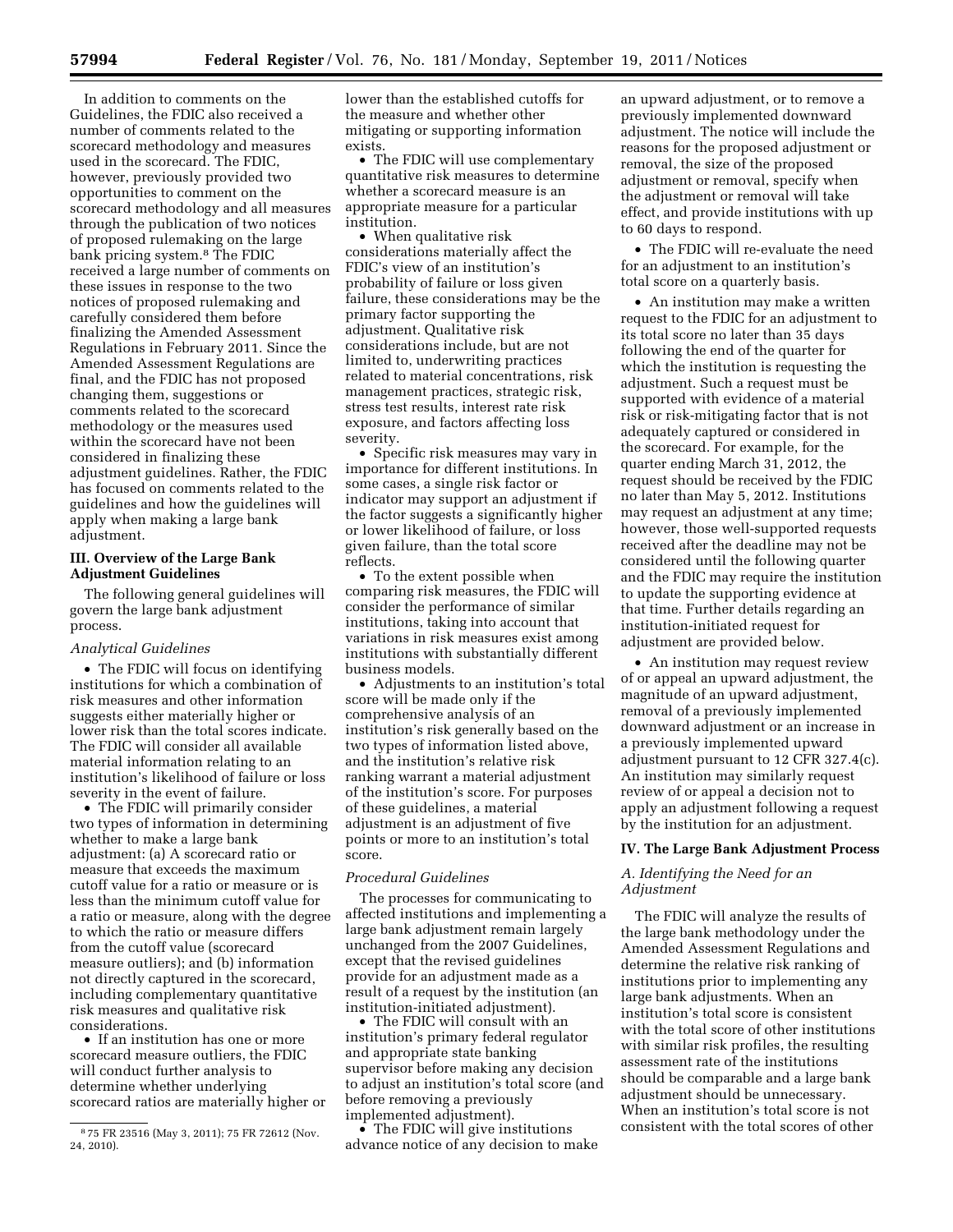institutions with similar risk profiles, the FDIC will consider an adjustment. The FDIC only intends to pursue material adjustments (an adjustment of at least five points) to an institution's total score, which should result in only a limited number of adjustments on a quarterly basis.

Given the implementation of a new assessment system and the collection of new data items, the FDIC does not intend to use its ability to adjust scores precipitously. The FDIC expects to take some time analyzing all institutions' unadjusted scores, the reporting of new data items, and the resulting risk ranking of institutions before making any adjustments. While the FDIC is not precluded from making a large bank adjustment immediately following adoption of these guidelines, the FDIC expects that few, if any, adjustments will be made at that time.

The FDIC will evaluate scorecard results each quarter to identify institutions with a score that is materially too high or too low when considered in light of risks or riskmitigating factors that are inadequately captured by the institution's scorecard. Examples of the types of risks and riskmitigating factors include considerations for accounting rule changes such as FAS 166/167, credit underwriting and credit administration practices, collateral and other risk mitigants, including the materiality of guarantees and franchise value.

The FDIC received several comments regarding risk mitigants considered in the large bank adjustment process. One commenter agreed that the FDIC should retain the ability to adjust an institution's total score based upon risks that are not adequately or fully captured in the scorecard, while another commenter suggested that loss mitigants should be directly factored into the pricing model. Two commenters stated that more detail should be provided regarding consideration of mitigants and the potential impact such mitigants may have on the large bank adjustment process. These same two commenters noted that any adjustment methodology regarding higher risk concentrations should include consideration of an institution's historical risk and loss data. One commenter stated that the FDIC should consider offsetting outliers as a mitigant when considering whether an adjustment is warranted for a different outlier.

Loss mitigants and their effect on individual institutions tend to be idiosyncratic. While the FDIC agrees that it would be ideal for all risk mitigants to be factored into the scorecard model for deposit insurance

assessment purposes, it is impossible in practice to include all potential risk mitigants, particularly mitigants of a qualitative nature, into a quantitative scoring model. For similar reasons, the FDIC is unable to provide precise details of how mitigants will be specifically considered in the adjustment process. The FDIC will consider each institution's risk profile, including consideration of loss mitigants, offsetting outliers, and historical data, when determining the institution's pricing and relative risk ranking among the universe of large institutions. The FDIC believes, however, that historical loss or risk data may be insufficient in isolation to warrant an adjustment given the forward looking nature of the scorecard.

One commenter recommended that the FDIC use the large bank adjustment process to eliminate the effect of FAS 166/167 in the growth-adjusted portfolio concentration measure. As noted in the Amended Assessments Regulation, the FDIC will consider exclusion of the effect of FAS 166/167 through the adjustment process where the FDIC receives sufficient information to make an adjustment and the possible adjustment would have a material effect on an institution's total score.

In addition to considering an institution's relative risk ranking among all large institutions, the FDIC will consider how an institution's total score compares to the total scores of institutions in a peer group. This comparison will allow the FDIC to account for variations in risk measures that exists among institutions with differing business models. For purposes of the comparison, the FDIC will, where appropriate, assign an institution to a peer group. The peer groups are:

*Processing Banks and Trust Companies:* Large institutions whose last three years' non-lending interest income, fiduciary revenues, and investment banking fees, combined, exceed 50 percent of total revenues (and its last three years' fiduciary revenues are non-zero), and whose total fiduciary assets total \$500 billion or more.

*Residential Mortgage Lenders:* Large institutions not described in the peer group above whose residential mortgage loans, which include home equity lines of credit plus residential mortgage backed securities, exceed 50 percent of total assets.

*Non-diversified Regional Institutions:*  Large institutions not described in a peer group above if: (1) Credit card plus securitized receivables exceed the sum of 50 percent of assets plus securitized receivables; or (2) the sum of residential mortgage loans, credit card loans, and

other loans to individuals exceeds 50 percent of assets.

*Large Diversified Institutions:* Large institutions with over \$150 billion in assets not described in a peer group above.

*Diversified Regional Institutions:*  Large institutions with less than \$150 billion in assets not described in a peer group above.

The FDIC received a comment suggesting that the definition of Residential Mortgage Lenders as a peer group should clarify whether the definition is limited to residential mortgages and whether home-equity lines of credit are included. The FDIC agrees. The definition of has been clarified to include residential mortgages, including home-equity lines of credit and residential mortgagebacked securities.

## *B. Institution-Initiated Request for a Large Bank Adjustment*

An institution may request a large bank adjustment by submitting a written request to the FDIC no later than 35 days following the end of the quarter for which the institution is requesting the adjustment. Such a request must be supported with evidence of a material risk or risk-mitigating factor that is not adequately captured or considered in the scorecard.9 Similar to FDIC-initiated adjustments, an institution-initiated request for adjustment will be considered only if it is supported by evidence of a material risk or riskmitigating factor that is not adequately accounted for in the scorecard and results in a material change to the total score. Furthermore, the overall risk profile must be materially higher or lower than that produced by the scorecard. The FDIC will consider these requests as part of its ongoing effort to identify and adjust scores so that institutions with similar risk profiles receive similar total scores.

An institution-initiated request for adjustment that is received by the FDIC later than 35 days after the end of the quarter for which the institution is requesting the adjustment may not provide the FDIC with sufficient time to appropriately assess and respond to the request for adjustment; therefore, the FDIC may not be able to consider adjusting an institution's assessment for that quarter if the request is received after this time. Although institutions may request an adjustment at any time, those well-supported requests received

<sup>9</sup>A request for adjustment with supporting evidence should be addressed to Director, Division of Insurance and Research, Federal Deposit Insurance Corporation, 550 17th Street, NW., Washington, DC 20429.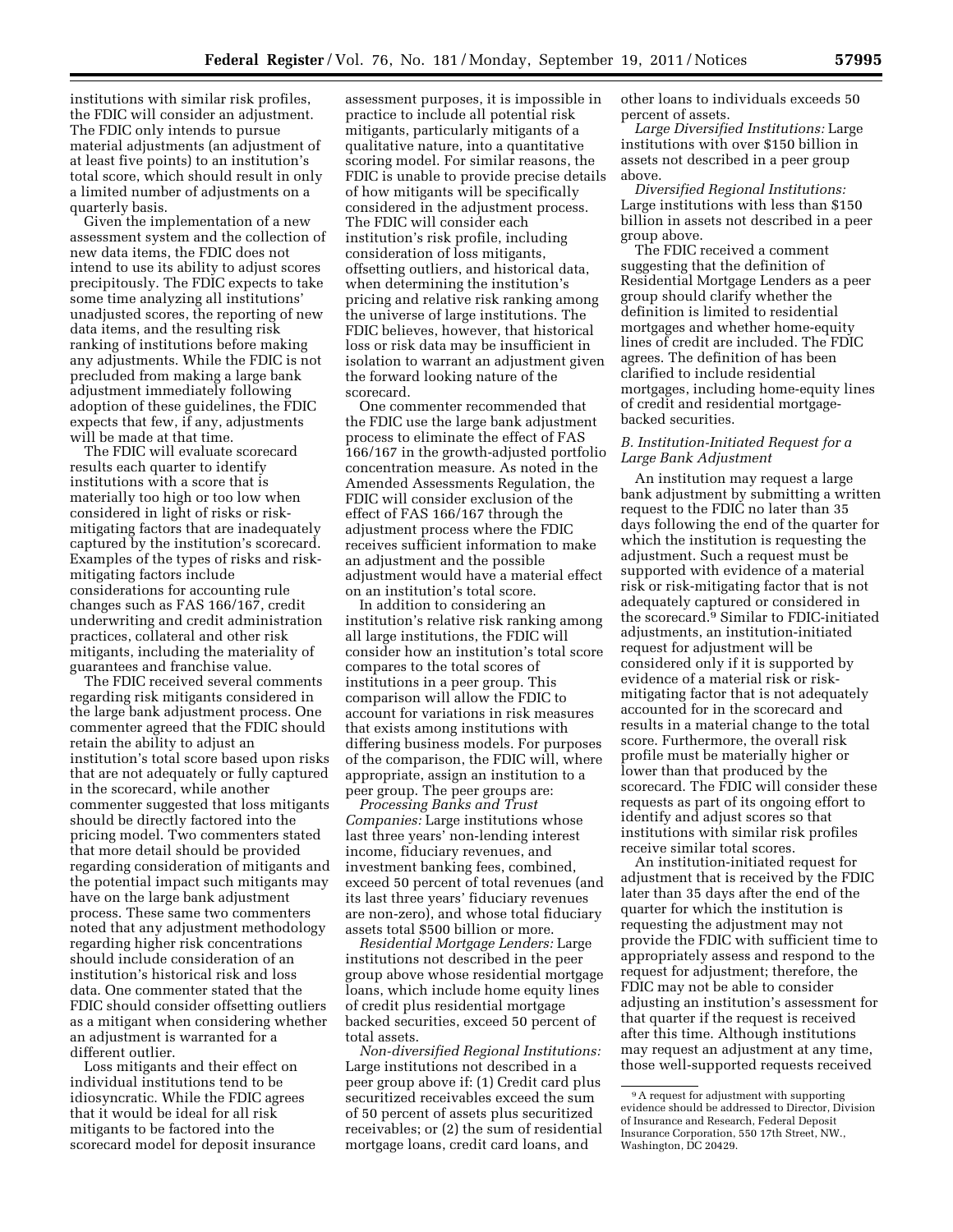after the deadline may not be considered until the following quarter. In conjunction with the next quarter's consideration, the FDIC may require that the institution update the information supporting the institutioninitiated request. The FDIC's determination that an adjustment request was received after the deadline and there was insufficient time to appropriately respond to it may be challenged by the institution in a request for review pursuant to the assessment appeals process (12 CFR 327.4(c)).

For example, a request for adjustment of an institution's third quarter total score with supporting evidence must be received no later than November 4 by the FDIC's Director of the Division of Insurance and Research in Washington, DC. If the request for adjustment is received after November 4, it may not be considered by the FDIC until the fourth quarter and the FDIC may request updated information at that time. Pursuant to 12 CFR 327.4(c), the institution may file a request for review challenging the FDIC's determination to consider the request in the fourth quarter or file a request for review of its third quarter assessment rate once it receives its invoice for the third quarter assessment. An institution that files a request for adjustment more than 35 days after the end of the quarter for which it is requesting an adjustment is not precluded from requesting adjustments for future quarters.

The FDIC received three positive comments regarding the FDIC's willingness to explicitly permit written requests from institutions for a large bank adjustment. One commenter suggested that the FDIC provide the number of challenges to deposit insurance assessment adjustments and rulings for or against such challenges in its quarterly publication of statistics. Another commenter recommended that the FDIC provide a prompt response for any downward adjustment request. Finally, one commenter requested clarification about whether the national or regional office of the FDIC would recommend an adjustment to a large institution's total score, stating that the national office is better suited to consider the entire banking industry when determining outliers for pricing purposes.

As noted in the Amended Assessment Regulations, the FDIC will publish aggregate statistics on adjustments each quarter. The FDIC's Assessment Appeals Committee publishes all appeals and the results of such appeals. In addition, the FDIC will respond promptly to all wellsupported requests for a downward

large bank adjustment. As noted previously, a well-supported request (the requests must also be material, as defined above) should be received by the FDIC within 35 days after the end of the quarter for which the adjustment is being requested. Finally, the FDIC will ensure that appropriate staff is involved in the decision-making process relevant to large bank adjustments.

### *C. Determining the Adjustment Amount*

Once the FDIC determines that an adjustment may be warranted, the FDIC will determine the adjustment necessary to bring an institution's total score into better alignment with those of other institutions that pose similar levels of risk. The FDIC will initiate an adjustment or consider an institutioninitiated request for adjustment only when a combination of risk measures and other information suggest either materially higher or lower risk than an institution's total score indicates. The FDIC expects that the adjustment process will be needed for only a relatively small number of institutions. If the size of the adjustment required to align an institution's total score with institutions of similar risk is not material, no adjustment will be made. The FDIC will only initiate adjustments either upward or downward that warrant an adjustment of 5 points or more and adjustments will generally only be made in 5, 10, or 15 point increments.

One commenter stated that the proper size of an adjustment would be subject to differences of opinion. The FDIC agrees that there is subjectivity involved in the large bank adjustment process; however, the FDIC expects that differences of opinion on the appropriate size of the adjustment should be limited. The FDIC will only initiate adjustments or consider reviews for adjustment if the comprehensive analysis of the institution's risk and the institution's relative risk ranking warrant a material adjustment of the institution's total score. To reduce the potential subjectivity regarding the precision of the size of an adjustment, the FDIC has determined that any adjustment will be limited to a minimum of 5 points and generally limited to 5, 10, or 15 point increments. The FDIC believes a minimum 5 point adjustment provides a threshold that clarifies how the FDIC will determine whether an adjustment is material. In addition, the discrete adjustment levels should reduce potential disagreements regarding the appropriate size of any adjustment applied.

#### *D. Further Analysis and Consultation With Primary Federal Regulator*

As under the 2007 Guidelines, the FDIC will consult with an institution's primary federal regulator and appropriate state banking supervisor before making any decision to adjust an institution's total score (and before removing a previously implemented adjustment).

One commenter recommended that any adjustment to an institution's total score should require concurrence by an institution's primary federal regulator, rather than simply consultation. The FDIC disagrees. Large bank adjustments are made only after consideration of the institution's relative risk ranking among the entire large bank universe. Such consideration requires knowledge and data of the total scores for every institution in the large bank universe, which is information that other primary federal regulators do not have. Furthermore, only the FDIC has the legal authority to assess institutions for deposit insurance. Therefore, the FDIC will continue to consult with an institution's primary federal regulator and consider the primary federal regulator's comments prior to making a large bank adjustment, but, ultimately, the decision concerning any adjustment will be made by the FDIC. This process is consistent with the procedure used in the 2007 Guidelines.

#### *E. Advance Notice*

To give an institution an opportunity to respond, the FDIC will give advance notice to an institution when proposing to make an upward adjustment to the institution's total score.10 Consistent with the 2007 Guidelines, the timing of the notice will correspond approximately to the invoice date for an assessment period. For example, an institution will be notified of a proposed upward adjustment to its assessment rates for the period April 1 through June 30 by approximately June 15, which is the invoice date for the January 1 through March 31 assessment period.<sup>11</sup>

Decisions to lower an institution's total score will not be communicated to institutions in advance. Rather, as under the 2007 Guidelines, downward adjustments will be reflected in the invoices for a given assessment period along with the reasons for the adjustment.

 $^{\rm 10}\!$  The institution will also be given advance notice when the FDIC determines to eliminate any downward adjustment to an institution's total score.

<sup>&</sup>lt;sup>11</sup>The invoice covering the assessment period January 1 through March 31 in this example would not reflect the upward adjustment.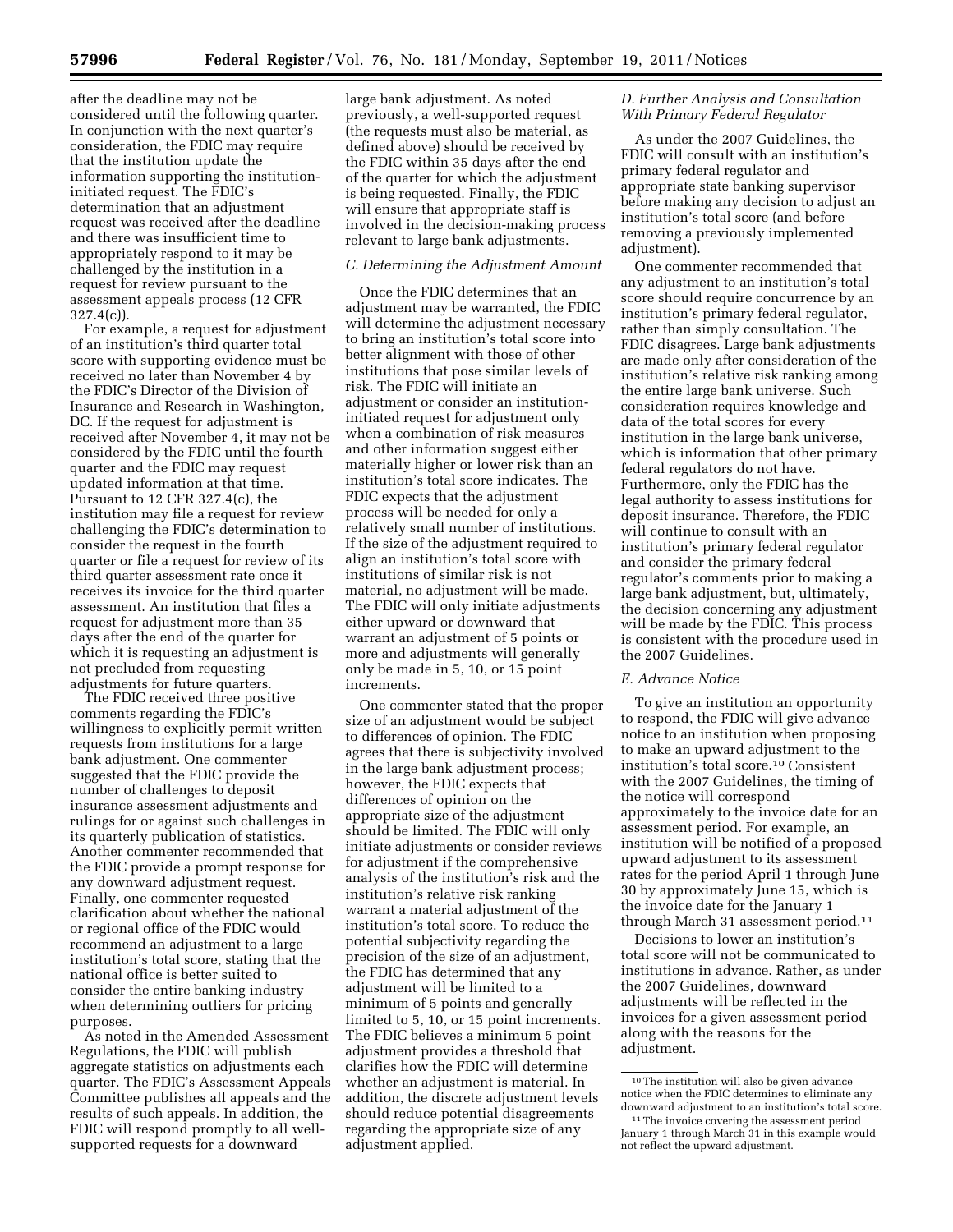## *F. Institution's Opportunity To Respond*

An institution that has been notified of the FDIC's intent to apply an upward adjustment will have 60 days to respond to the notice. Before implementing an upward adjustment, the FDIC will review the institution's response, along with any subsequent changes to supervisory ratings, scorecard measures, or other relevant risk factors. Similar to the 2007 Guidelines, the FDIC will notify the institution of its decision to proceed or not to proceed with the upward adjustment along with the invoice for the quarter in which the adjustment will become effective.

Extending the example above, if the FDIC notified an institution of a proposed upward adjustment on June 15, the institution would have 60 days from that date to respond to the notification. If, after evaluating the institution's response and updated information for the quarterly assessment period ending June 30, the FDIC decided to proceed with the adjustment, the FDIC would communicate this decision to the institution by approximately September 15, which is the invoice date for the April 1 through June 30 assessment period. In this case, the adjusted assessment rate would be reflected in the September 15 invoice.

The time frames and example above also apply to a decision by the FDIC to remove a previously implemented downward adjustment as well as a decision to increase a previously implemented upward adjustment.

#### *G. Duration of the Adjustment*

Consistent with the 2007 Guidelines, the large bank adjustment will remain in

effect for subsequent assessment periods until the FDIC determines either that the adjustment is no longer warranted or that the magnitude of the adjustment needs to be reduced or increased (subject to the 15 point limitation and the requirement for further advance notification).12

#### *H. Requests for Review and Appeals*

In making a decision regarding an adjustment, the FDIC will consider all material information available to it, including any information provided by an institution, but ultimately, all decisions concerning adjustments will be made by the FDIC. An institution may request review of or appeal an upward adjustment, the magnitude of an upward adjustment, removal of a previously implemented downward adjustment or an increase in a previously implemented upward adjustment pursuant to 12 CFR 327.4(c). An institution may similarly request review of or appeal a decision not to apply an adjustment following an institution-initiated request for an adjustment.

#### **V. Additional Information on the Adjustment Process, Including Examples**

As discussed previously, the FDIC will primarily consider two types of information in determining whether to make a large bank adjustment: scorecard measure outliers and information not

directly captured in the scorecard, including complementary quantitative risk measures and qualitative risk considerations.

### *A. Scorecard Measure Outliers*

In order to convert each scorecard ratio into a score that ranges between 0 and 100, the Amended Assessment Regulations use minimum and maximum cutoff values that generally correspond to the 10th and 90th percentile values for each ratio based on data for the 2000 to 2009 period. All values less than the 10th percentile or all values greater than the 90th percentile are assigned the same score. This process enables the FDIC to compare different ratios in a standardized way and assign statistically-based weights; however, the process may mask significant differences in risk among institutions with the minimum or maximum score. The FDIC believes that an institution with one or more scorecard ratios well in excess of the maximum cutoffs or well below the minimum cutoffs may pose significantly greater or lower risk to the deposit insurance fund than its score suggests.

The example below illustrates the analytical process the FDIC will follow in determining to propose a downward adjustment based on scorecard measure outliers. The example is merely illustrative. As shown in Chart 1, Bank A has a total score of 45 and two scorecard measures with a score of 0 (indicating lower risk). **BILLING CODE 6714–01–P** 

<sup>12</sup>As noted in the Amended Assessments Regulation, an institution's assessment rate may increase without notice if the institution's supervisory, agency ratings, or financial ratios deteriorate.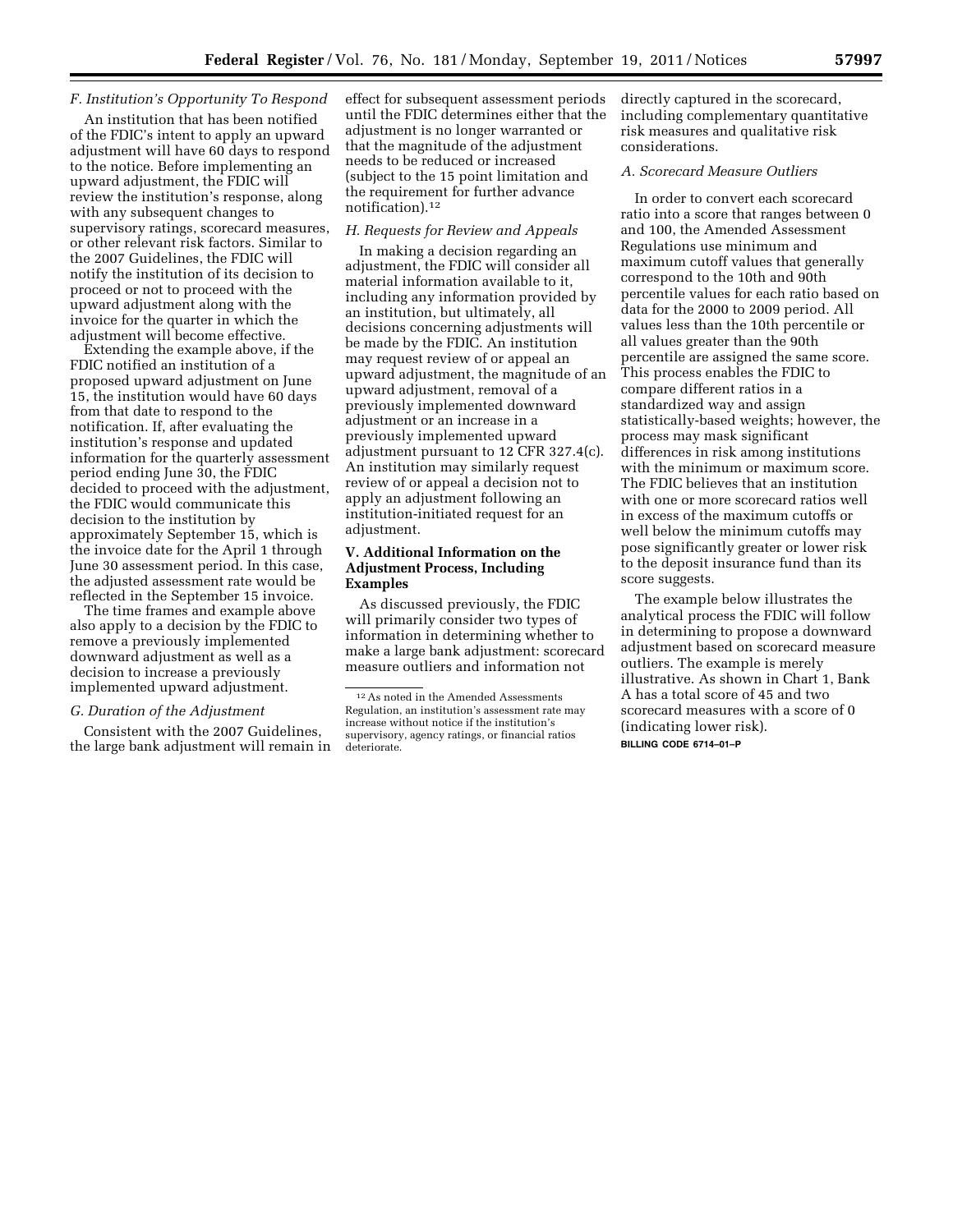Chart 1

## **Total and Component Scores for Bank A**



Note: Solid diamonds denote either the total score or scorecard component scores; clear diamonds denote scores for the scorecard measures that make up the components.

Since at least one of the scorecard measures has a score of 0, the FDIC would further review whether the ratios underlying these measures materially differ from the cutoff value associated with a score of 0. Materiality will generally be determined by the amount that the underlying ratio differs from the relevant cutoff as a percentage of the overall scoring range (the maximum

cutoff minus the minimum cutoff). Table 3 shows that Bank A's Tier 1 Leverage ratio (17 percent) far exceeds the cutoff value associated with a score of 0 (13 percent), with the difference representing 57 percent of the associated scoring range. Based on this additional information and assuming no other mitigating factors, the FDIC may conclude that Bank A's loss absorbing

capacity is not fully recognized, particularly when compared with other institutions receiving the same overall score. By contrast, Bank A's Core Return on Assets (ROA) ratio is much closer to its cutoff values, suggesting that an adjustment based on consideration of this factor may not be justified.

| Table 3—Outlier Analysis for Bank A |
|-------------------------------------|
|                                     |

| Scorecard measure | Score | Cutoffs (%) |         |                  | Outlier amount<br>(value minus                   |
|-------------------|-------|-------------|---------|------------------|--------------------------------------------------|
|                   |       | Minimum     | Maximum | Value<br>$(\% )$ | cutoff) as<br>percentage of<br>the scoring range |
| Core ROA          |       | 6           | ے<br>13 | 2.08<br>17       | 57                                               |

Before initiating an adjustment, however, the FDIC would consider whether Bank A had significant risks that were not captured in the scorecard. If no information on such risks existed, the FDIC would initiate a downward adjustment to Bank A's total score to the extent that the FDIC determined that such a downward adjustment warranted at least a 5 point adjustment.

The amount of the adjustment will be the amount needed to make the total score consistent with those of banks of comparable overall risk, with particular

emphasis on institutions of the same peer group (*e.g.,* diversified regional institutions), as described above. Typically, however, adjustments supported by only one extreme outlier value will be less than the FDIC's potential adjustment authority of 15 points. In the case of multiple outlier values, inconsistent outlier values, or outlier values that are exceptionally beyond the scoring range, an overall analysis of each measure's relative importance could result in varying adjustment amounts depending on each institution's unique set of circumstances. For Bank A, a 5-point adjustment may be most appropriate.

The next example illustrates the analytical process the FDIC will follow in determining to propose an upward adjustment based on scorecard measure outliers. As in the example above, the example is merely illustrative; an institution with less extreme values may also receive an upward adjustment. As shown in Chart 2, Bank B has a total score of 72 and three scorecard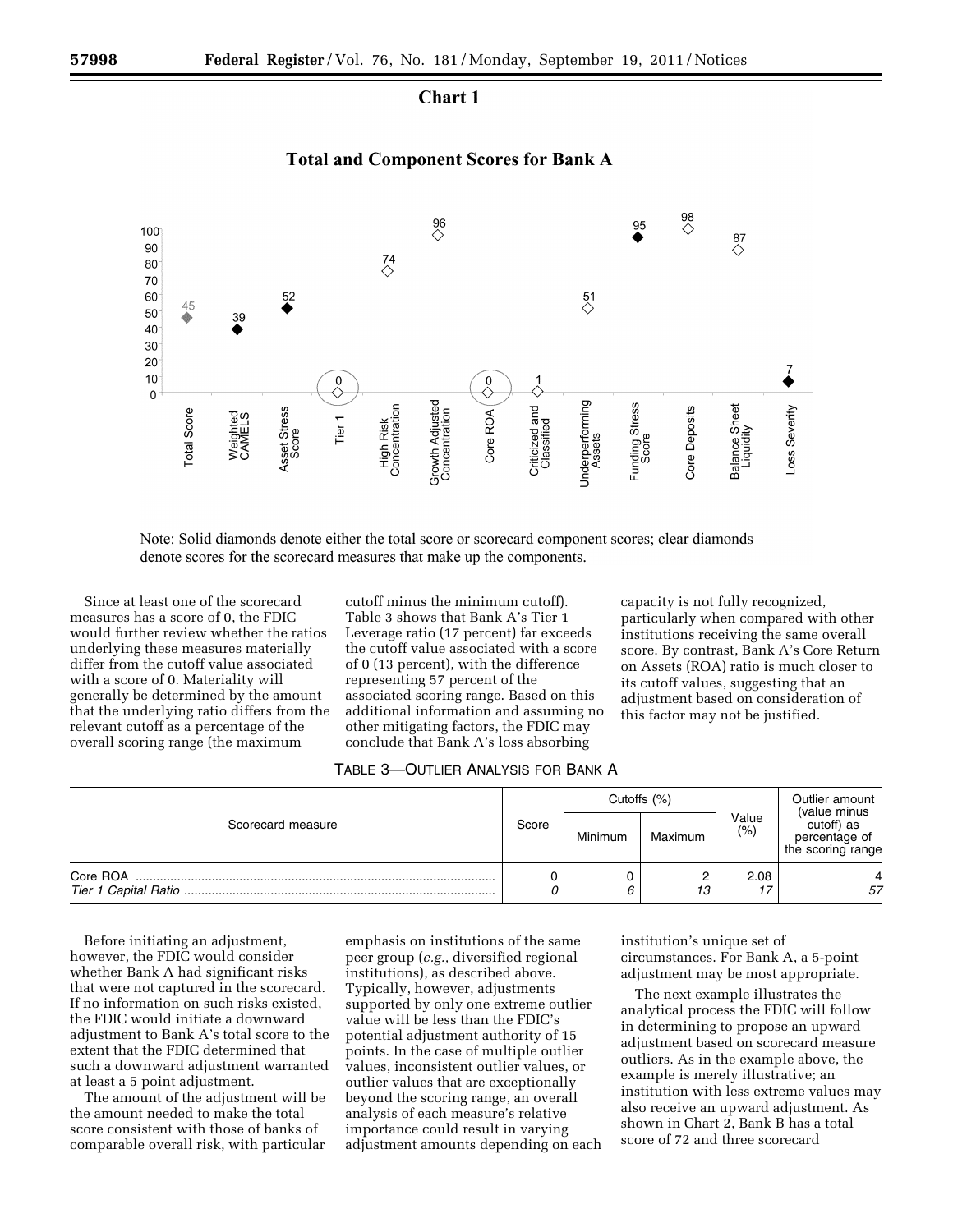measures with a score of 100 (indicating higher risk).

# **Chart 2**





Note: Solid diamonds denote either the total score or scorecard component scores; clear diamonds denote scores for the scorecard measures that make up the components.

Since at least one of the scorecard measures has a score of 100, the FDIC would further review whether the ratios underlying these measures materially exceed the cutoff value associated with a score of 100. Table 4 shows that Bank B's Criticized and Classified Items to Tier 1 Capital and Reserves ratio (198 percent) far exceeds the cutoff value associated with a score of 100 (100

percent), with the difference representing 105 percent of the associated scoring range. Based on this additional information and assuming no other mitigating factors, the FDIC may determine that the risk associated with Bank B's ability to withstand assetrelated stress and, therefore, its overall risk, is materially greater than its score suggests, particularly when compared

with other institutions receiving the same overall score. By contrast, the Core ROA and Underperforming Assets to Tier 1 Capital and Reserves values are much closer to their respective cutoff values, suggesting that an adjustment based on these factors may not be justified.

| Table 4—Outlier Analysis for Bank B |
|-------------------------------------|
|                                     |

| Scorecard measure | Score             | Cutoffs $(%)$ |           |                      | Outlier amount<br>(value minus                   |
|-------------------|-------------------|---------------|-----------|----------------------|--------------------------------------------------|
|                   |                   | Minimum       | Maximum   | Value<br>(%)         | cutoff) as<br>percentage of<br>the scoring range |
| Core ROA          | 100<br>100<br>100 |               | 100<br>35 | $-0.05$<br>198<br>36 | $-3$<br>105<br>3                                 |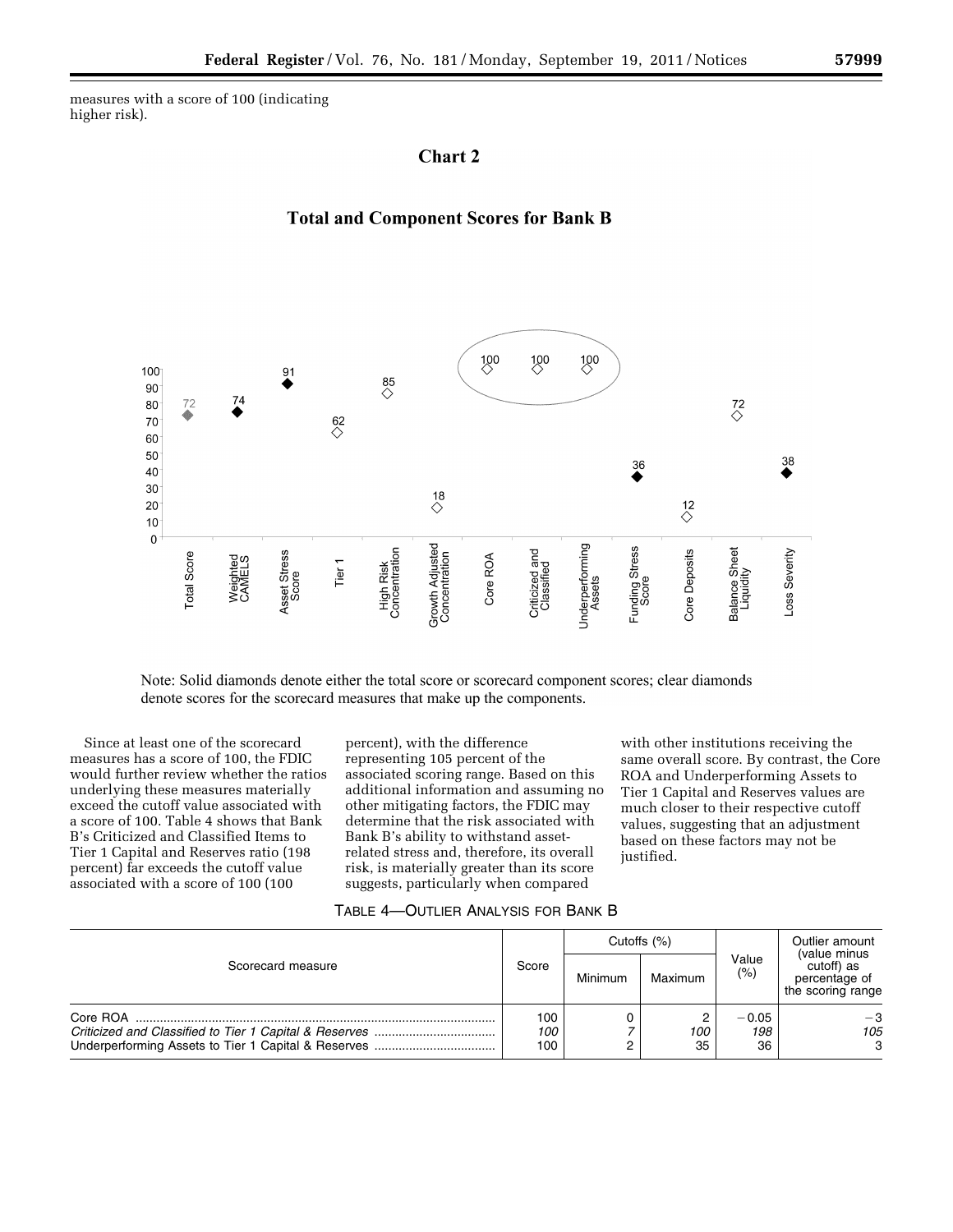After considering any risk-mitigating factors, the FDIC will determine the amount of adjustment needed to make the total score consistent with those of banks of comparable overall risk. For Bank B, a 5-point adjustment may be most appropriate.

### *B. Information Not Directly Captured by the Scorecard*

## 1. Complementary Risk Measures

Complementary risk measures are measures that are not included in the scorecard, but that can inform the appropriateness of a given scorecard measure for a particular institution. These measures are readily available for all institutions and include quantitative metrics and market indicators that provide further insight into an institution's ability to withstand financial adversity, and the severity of losses in the event of failure.

Analyzing complementary risk measures will help the FDIC determine whether the assumptions applied to a scorecard measure are appropriate for a

particular institution. For example, as detailed in the Amended Assessments Regulation, the scorecard includes a loss severity measure based on the FDIC's loss severity model. The measure applies a standard set of assumptions to all large banks to estimate potential losses to the insurance fund. These assumptions, including liability runoffs and asset recovery rates, are derived from actual bank failures; however, the FDIC recognizes that a large bank may have unique attributes that could have a bearing on the appropriateness of those assumptions. When data or quantitative metrics exist that support materially different runoff assumptions or asset recovery rates for a particular institution, the FDIC may consider an adjustment to the total score, particularly if the information is further supported by qualitative loss severity considerations as discussed below.

Two commenters suggested that the FDIC provide an exhaustive list of complementary benchmarks or qualitative factors that may be

considered during the large bank adjustment process. A few commenters stated that the FDIC has not provided sufficient detail regarding the factors that may trigger a large bank adjustment.

The FDIC agrees that providing an exhaustive list of factors that may be considered in the large bank adjustment process would be ideal, but has concluded that this is not reasonable or practical. The FDIC will consider all factors that may affect an institution's risk profile, including idiosyncratic risks and the dynamic nature of the industry.

The example below illustrates the analytical process the FDIC will follow when determining whether to propose an upward adjustment based on complementary risk measures. Again, the example is merely illustrative. Chart 3 shows that Bank C has a total score of 66. Some of Bank C's risk measure scores are significantly higher than the total score, while others, including the Tier 1 leverage ratio score (42), are significantly lower.

## Chart 3



# **Total Score and Component Scores for Bank C**

Note: Solid diamonds denote either the total score or scorecard component scores; clear diamonds denote scores for the scorecard measures that make up the components.

In this hypothetical, following a review of complementary measures for all financial ratios in the scorecard, the complementary measures for Tier 1 leverage ratio shows that the level and quality of capital protection may not be correctly reflected in the Tier 1 leverage ratio score. Chart 4 shows that two other complementary capital measures for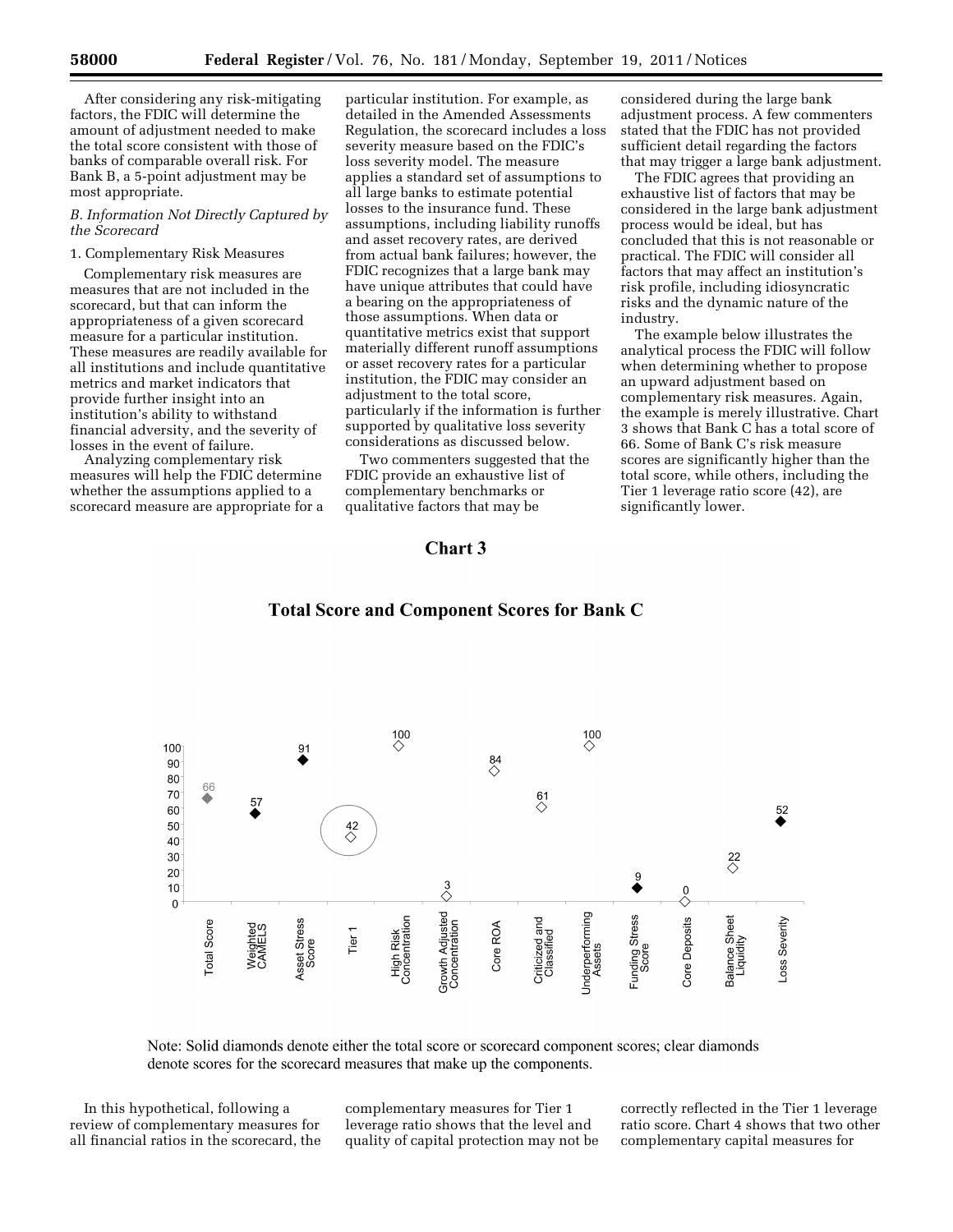Bank C—the total equity ratio and the ratio of other comprehensive income (OCI) to Tier 1 capital—suggest higher risk than the Tier 1 leverage ratio score suggests. Additional review reveals that sizeable unrealized losses in the securities portfolio account for these differences and that Bank C's loss

absorbing capacity is potentially overstated by the Tier 1 leverage ratio.

# Chart 4



**Complementary Risk Measures for Capital for Bank C** 

Note: The solid diamond denotes a scorecard measure; the clear diamonds denote complementary risk measures.

An upward adjustment to Bank C's total score may be appropriate, again assuming that no significant risk mitigants are evident. An adjustment of 5 points would be likely since the underlying level of unrealized losses is extremely high (greater than 25% of Tier 1 capital). While the adjustment in this case would likely be limited to 5 points because the bank's concentration measure and credit quality measure already receive the maximum possible score, in other cases modest unrealized losses could lead to a higher overall adjustment amount, if the concentration and credit quality measures were understated as well.13

#### 2. Qualitative Risk Considerations

The FDIC believes that it is important to consider all relevant qualitative risk considerations in determining whether

to apply a large bank adjustment. Qualitative information often provides significant insights into institutionspecific or idiosyncratic risk factors that are impossible to capture in the scorecard. Similar to scorecard outliers and complementary risk measures, the FDIC will use the qualitative information to consider whether potential discrepancies exist between the risk ranking of institutions based on their total score and the relative risk ranking suggested by a combination of risk measures and qualitative risk considerations. Such information includes, but is not limited to, analysis based on information obtained through the supervisory process, including information gained through the FDIC's special examination authority, such as underwriting practices, interest rate risk exposure and other information obtained through public filings.14

Another example of qualitative information that the FDIC will consider is available information pertaining to an institution's ability to withstand adverse events. Sources of this information are varied but may include analyses produced by the institution or supervisory authorities, such as stress test results, capital adequacy assessments, or information detailing the risk characteristics of the institution's lending portfolios and other businesses. Information pertaining to internal stress test results and internal capital adequacy assessment will be used qualitatively to help inform the relative importance of other risk measures, especially concentrations of credit exposures and other material nonlending business activities. As an example, in cases where an institution has a significant concentration of credit risk, results of internal stress tests and

 $^{13}$  The concentration measure and the credit quality measure are expressed as a percent of Tier 1 capital plus the allowance for loan loss reserves.

<sup>14</sup> 12 U.S.C. 1820(b)(3); see Interagency Memorandum of Understanding on Special

Examinations dated July 12, 2010. *[http://](http://www.fdic.gov/news/news/press/2010/pr10153.html) [www.fdic.gov/news/news/press/2010/pr10153.html](http://www.fdic.gov/news/news/press/2010/pr10153.html)*.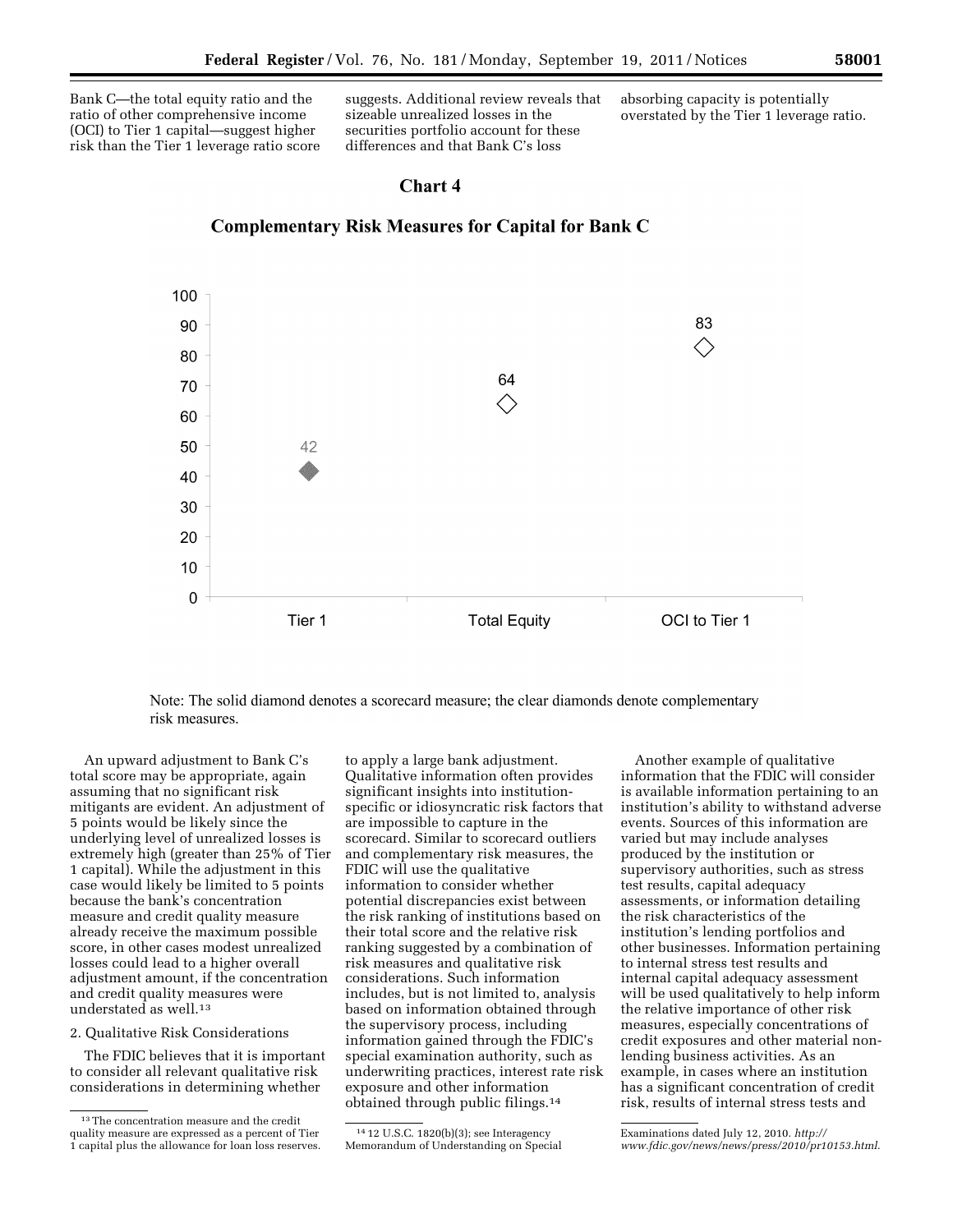internal capital adequacy assessments could alleviate FDIC concerns about this risk and therefore provide support for a downward adjustment, or alternatively, provide additional mitigating information to forestall a pending upward adjustment. In some cases, stress testing results may suggest greater risk than is normally evident through the scorecard methodology alone.

Qualitative risk considerations will also include information that could have a bearing on potential loss severity, and could include, for example, the ease with which the FDIC can make quick deposit insurance determinations and depositor payments, or the availability of sufficient information on qualified financial contracts to allow the FDIC to accurately analyze these contracts in a

timely manner in the event of the institution's failure.

In general, qualitative factors will become more important in determining whether to apply an adjustment when an institution has high performance risk or if the institution has high asset, earnings, or funding concentrations. For example, if a bank is near failure, qualitative loss severity information becomes more important in the adjustment process.

Further, if a bank has material concentrations in some asset classes, the quality of underwriting becomes more important in the adjustment process.

Additionally, engaging in certain business lines may warrant further consideration of qualitative factors. For instance, supervisory assessments of operational risk and controls at processing banks are likely to be

important regardless of the institution's performance.

The specific example below illustrates the analytical process the FDIC will follow to determine whether to make an adjustment based on qualitative information. Chart 5 shows that Bank D has a high score of 82 that is largely driven by a high score for the ability to withstand asset-related stress component, which is, in turn, largely driven by the higher-risk asset concentration score and the underperforming asset score. The ability to withstand asset-related stress component is heavily weighted in the scorecard (50 percent weight), and, as a result, significant qualitative information that is not considered in the scorecard could lead to an adjustment to the institution's total score.

# Chart 5

# Total Score and Component Scores for Bank D



Note: Solid diamonds denote either the total score or scorecard component scores; clear diamonds denote scores for the scorecard measures that make up the components.

The FDIC would review qualitative information pertaining to the higher-risk asset concentration measure and the underperforming asset measure for Bank D to determine whether there are one or more important risk mitigants that are not factored into the scorecard. The example assumes that FDIC's review revealed that, while Bank D has concentrations in non-traditional mortgages, its mortgage portfolio has the following characteristics that suggest lower risk:

a. Most of the loan portfolio is composed of bank-originated residential real estate loans on owner-occupied properties;

b. The portfolio has strong collateral protection (*e.g.,* few or no loans with a high loan-to-value ratio) compared to the rest of the industry;

c. Debt service coverage ratios are favorable (*e.g.,* few or no loans with a high debt-to-income ratio) compared to the institution's peers;

d. The primary federal regulator notes in its examination report that the

institution has strong collection practices and reports no identified risk management deficiencies.

Additionally, these qualitative factors surrounding the bank's real estate portfolio suggest that the loss rate assumptions applied to Bank D's residential mortgage portfolio may be too severe, resulting in a loss severity score that is too high relative to its risk.

Based on the information above, the bank would be a strong candidate for a 10 to 15 point reduction in total score, primarily since the ability to withstand